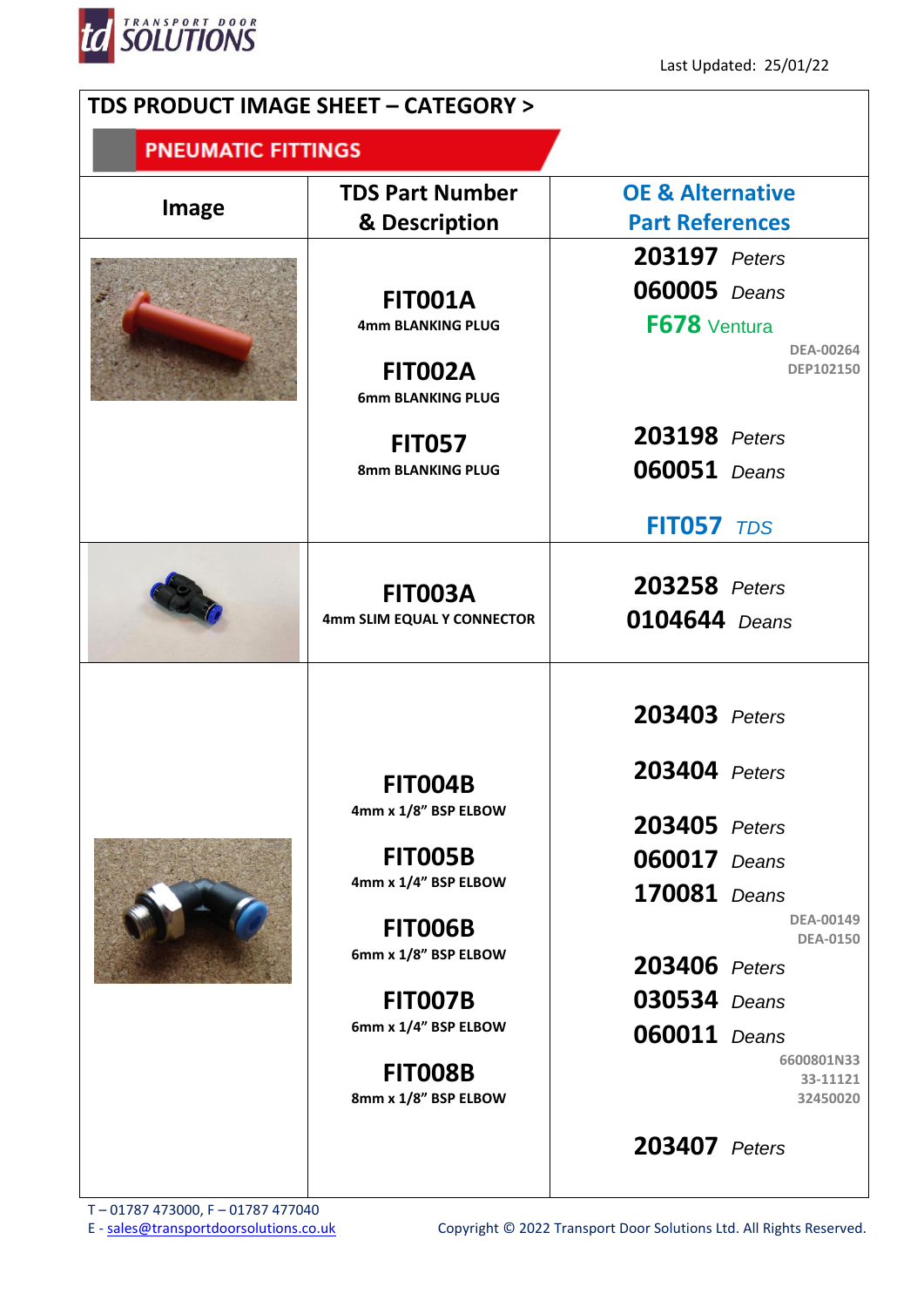

**203408** *Peters*

*66902564 16R0292*

|  | <b>FIT010A</b>                  | 203675 Peters                |
|--|---------------------------------|------------------------------|
|  | 8mm x 1/4" BSP MALE STUD        | <b>060034</b> Deans          |
|  |                                 |                              |
|  | <b>FIT011B</b>                  | <b>203677</b> Peters         |
|  | 6mm x 1/4" BSP MALE STUD        | <b>060003</b> Deans          |
|  |                                 | <b>DEP-00252</b><br>32450021 |
|  | <b>FIT012B</b>                  |                              |
|  | 4mm x 1/8" BSP MALE STUD        | 203678 Peters                |
|  | <b>FIT013B</b>                  | <b>DEP-00096</b><br>33-11223 |
|  | 6mm x 1/8" BSP MALE STUD        |                              |
|  | <b>FIT032B</b>                  | 203679 Peters                |
|  | 8mm x 1/8" BSP MALE STUD        |                              |
|  | <b>FIT079B</b>                  | FIT032B TDS                  |
|  | 4mm x M5 MALE STUD              |                              |
|  |                                 | FIT079B TDS                  |
|  | <b>FIT014A</b>                  | 203681 Peters                |
|  | 4mm FEMALE STUD x 1/4 BSP       | DEP-00329                    |
|  | <b>FIT033A</b>                  | 33-11224                     |
|  | 8mm FEMALE STUD x 1/4 BSP       | FIT033A TDS                  |
|  | <b>FIT034A</b>                  |                              |
|  | 6mm FEMALE STUD x 1/4 BSP       | FIT034A TDS                  |
|  |                                 | <b>203731</b> Peters         |
|  |                                 | <b>060010</b> Deans          |
|  | <b>FIT015B</b>                  |                              |
|  | 6mm EQUAL TEE                   | C363 Ventura<br>77132003     |
|  |                                 | DEP-00057<br>22550016        |
|  | <b>FIT016B</b><br>4mm EQUAL TEE | <b>203732</b> Peters         |
|  |                                 | <b>060009</b> Deans          |
|  |                                 | A751 Ventura                 |
|  |                                 |                              |

**FIT009B 8mm x 1/4" BSP ELBOW**

T – 01787 473000, F – 01787 477040

E - [sales@transportdoorsolutions.co.uk](mailto:sales@transportdoorsolutions.co.uk) Copyright © 2022 Transport Door Solutions Ltd. All Rights Reserved.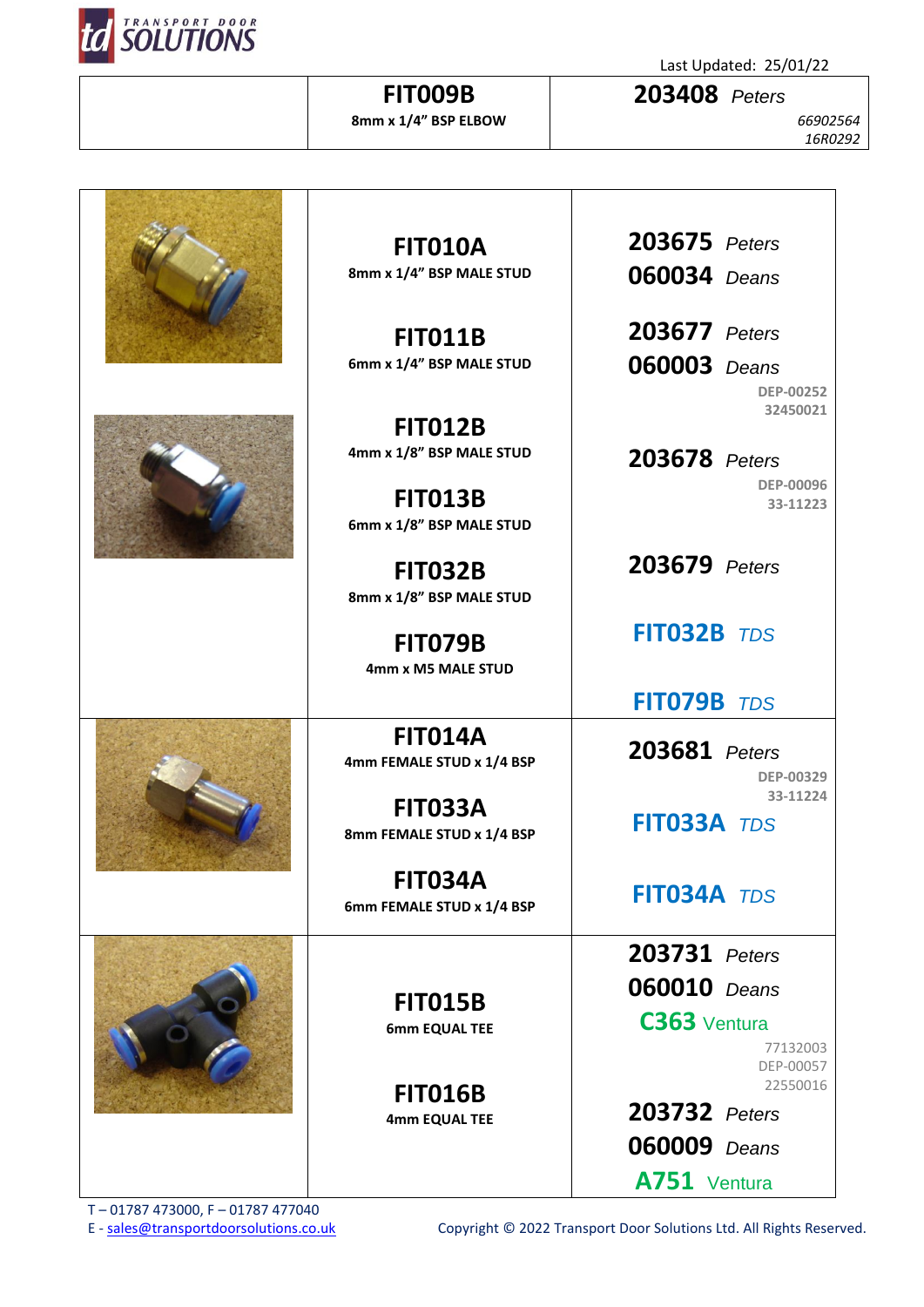

| Last Updated: 25/01/22 |                                                    |                              |  |
|------------------------|----------------------------------------------------|------------------------------|--|
|                        |                                                    | <b>DEP-00220</b>             |  |
|                        |                                                    | <b>DEP-00324</b><br>X5638664 |  |
|                        |                                                    |                              |  |
|                        |                                                    |                              |  |
|                        |                                                    | 203754 Peters                |  |
|                        |                                                    | <b>060052</b> Deans          |  |
|                        | <b>FIT019B</b>                                     | H909 Ventura                 |  |
|                        | 6mm MALE 4mm FEMALE REDUCER                        |                              |  |
|                        |                                                    | <b>DEF-00064</b>             |  |
|                        |                                                    | DEP-00070                    |  |
|                        |                                                    |                              |  |
|                        | <b>FIT020A</b>                                     | 203755 Peters                |  |
|                        | 8mm to 6mm REDUCER                                 | <b>B262</b> Ventura          |  |
|                        |                                                    | DEP102068                    |  |
|                        |                                                    | 32450016                     |  |
|                        |                                                    |                              |  |
|                        |                                                    |                              |  |
|                        |                                                    | 215887 Peters                |  |
|                        | <b>FIT023T-01</b><br><b>ELBOW TAIL PIECE 4M-6F</b> |                              |  |
|                        |                                                    |                              |  |
|                        |                                                    |                              |  |
|                        |                                                    |                              |  |
|                        |                                                    | 215891 Peters                |  |
|                        | <b>FIT025B</b>                                     | DEP-00216                    |  |
|                        | 4mm EQUAL STRAIGHT CONNECTOR                       |                              |  |
|                        | <b>FIT031B</b>                                     |                              |  |
|                        | 6mm EQUAL STRAIGHT CONNECTOR                       | FIT031B TDS                  |  |
|                        |                                                    | DEA-00216                    |  |
|                        |                                                    |                              |  |
|                        |                                                    |                              |  |
|                        |                                                    | 216993-28 Peters             |  |
|                        | <b>FIT026B</b>                                     | A110 Ventura                 |  |
|                        | M5 x 4MM PUSH IN ELBOW                             | 29455150                     |  |
|                        | <b>FIT052B</b>                                     |                              |  |
|                        | M5 x 6MM PUSH IN ELBOW                             | FIT052B TDS                  |  |
|                        |                                                    | <b>B158</b> Ventura          |  |
|                        |                                                    |                              |  |
|                        |                                                    |                              |  |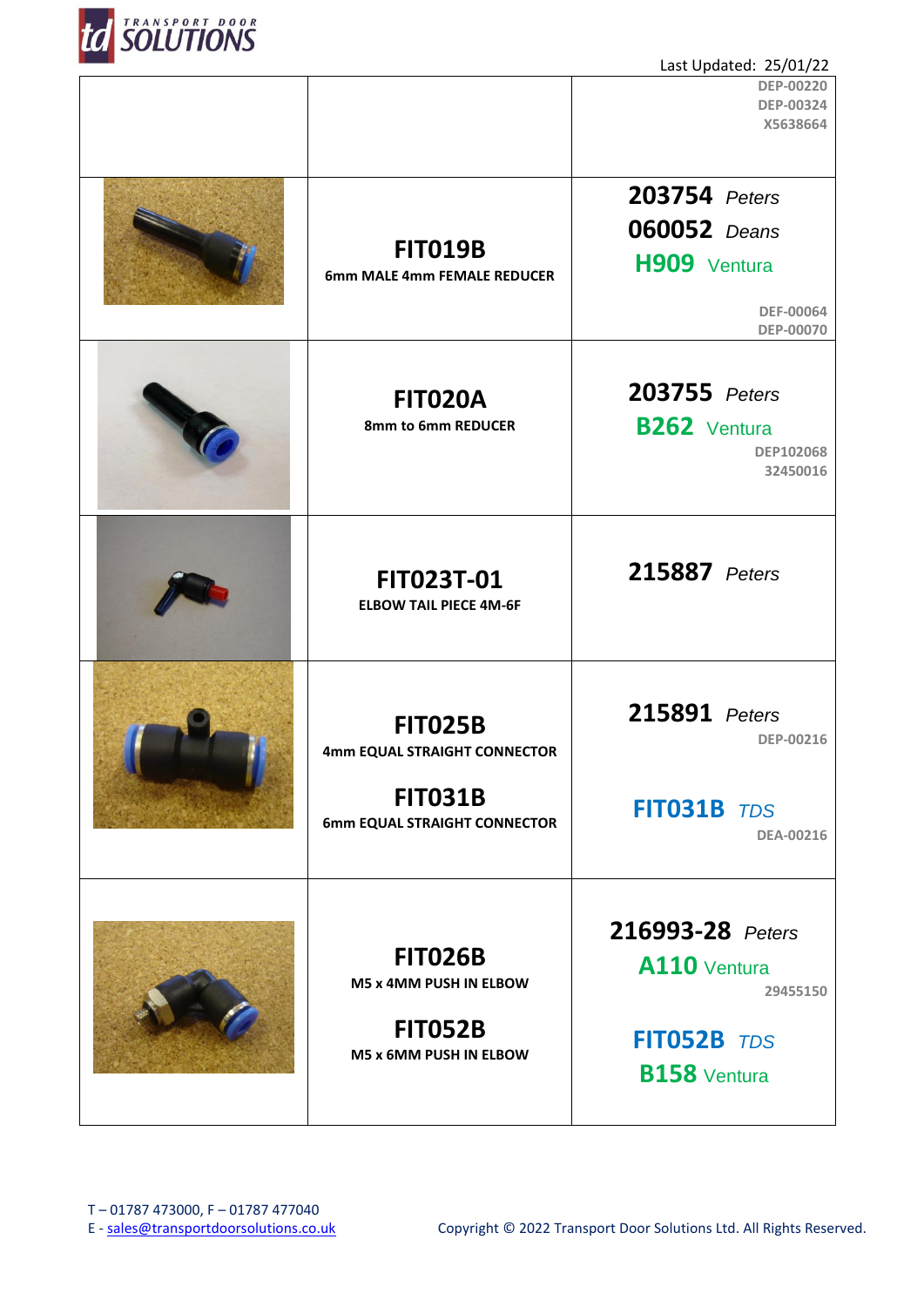

T

Last Updated: 25/01/22

Т

|            | <b>FIT028C</b><br>1/8"BSP (PARALLEL THREAD)<br><b>SOC CAP HD BLANKING PLUG</b> | FIT028A TDS        |          |
|------------|--------------------------------------------------------------------------------|--------------------|----------|
|            | <b>FIT030B</b><br>3/8" BSP MALE TO ¼" BSP FEMALE<br><b>REDUCER</b>             | <b>FIT030B</b> TDS | 32450024 |
| $FID$ 035A | <b>FIT035A</b><br><b>STEM CONNECTOR 8mm x 1/4" BSP</b><br><b>MALE</b>          | FIT035A TDS        |          |
|            | <b>FIT036B</b><br>8mm EQUAL TEE                                                | FIT036B TDS        |          |
|            | <b>FIT037B</b><br>10mm EQUAL TEE                                               | FIT037B TDS        |          |
|            | <b>FIT038B</b><br><b>REDUCER 10mm to 8mm</b>                                   | <b>FIT038B</b> TDS |          |
|            | <b>FIT039B</b><br>REDUCER 12mm to 10mm                                         | FIT039B TDS        |          |
|            | <b>FIT040B</b><br>8mm EQUAL STRAIGHT CONNECTOR<br><b>FIT041B</b>               | FIT040B TDS        |          |
|            | 10mm EQUAL STRAIGHT CONNECTOR                                                  | FIT041B TDS        |          |
|            | <b>FIT042B</b><br>12mm EQUAL STRAIGHT CONNECTOR                                | FIT042B TDS        |          |
|            | <b>FIT043B</b>                                                                 | FIT043B TDS        |          |
|            | 1/8" BSP (PARALLEL THREAD)<br><b>SOC TOP HAT BLANKING PLUG</b>                 |                    |          |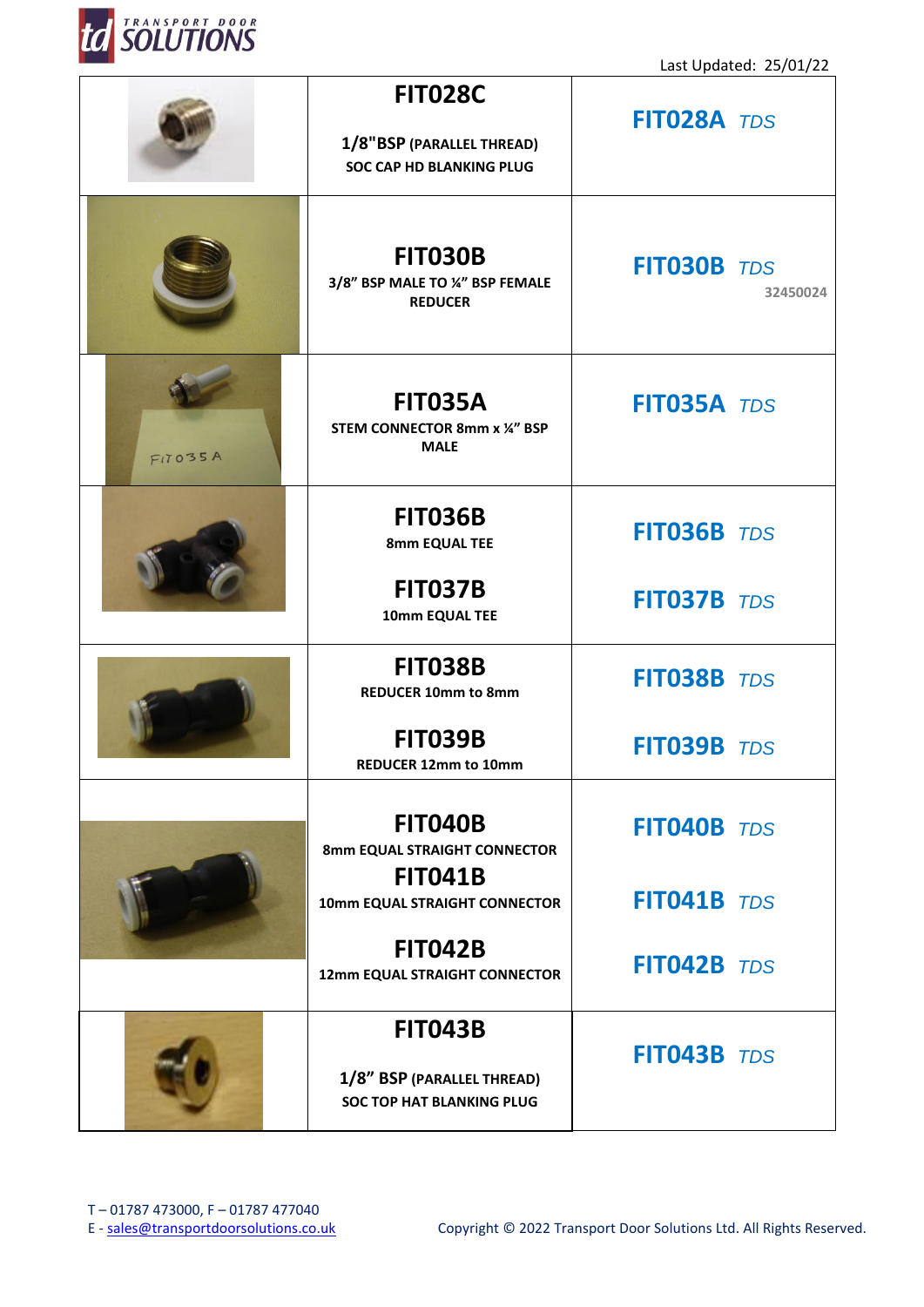

| <b>FIT044B</b><br><b>BRANCH 1/8" BSP TO 6mm</b>                                  | FIT044B TDS<br>29455024    |
|----------------------------------------------------------------------------------|----------------------------|
| <b>FIT046B</b><br><b>SEALING RING O-1-4</b>                                      | FIT046B TDS                |
| <b>FIT047B</b><br>4mm ELBOW<br><b>FIT048B</b><br>6mm ELBOW                       | FIT047B TDS<br>FIT048B TDS |
| <b>FIT049</b><br><b>INCREASER 6-8</b>                                            | <b>FIT049 TDS</b>          |
| <b>FIT050B</b><br>1/4" BSP (PARALLEL THREAD)<br><b>SOC TOP HAT BLANKING PLUG</b> | FIT050B TDS                |
| <b>FIT054C</b><br><b>3.2 BARBED ELBOW FITTING</b>                                | 215890 Peters              |
| <b>FIT056B</b><br><b>UNEQUAL STRAIGHT CONNECTOR</b><br>6 to 8mm                  | <b>027345</b> Deans        |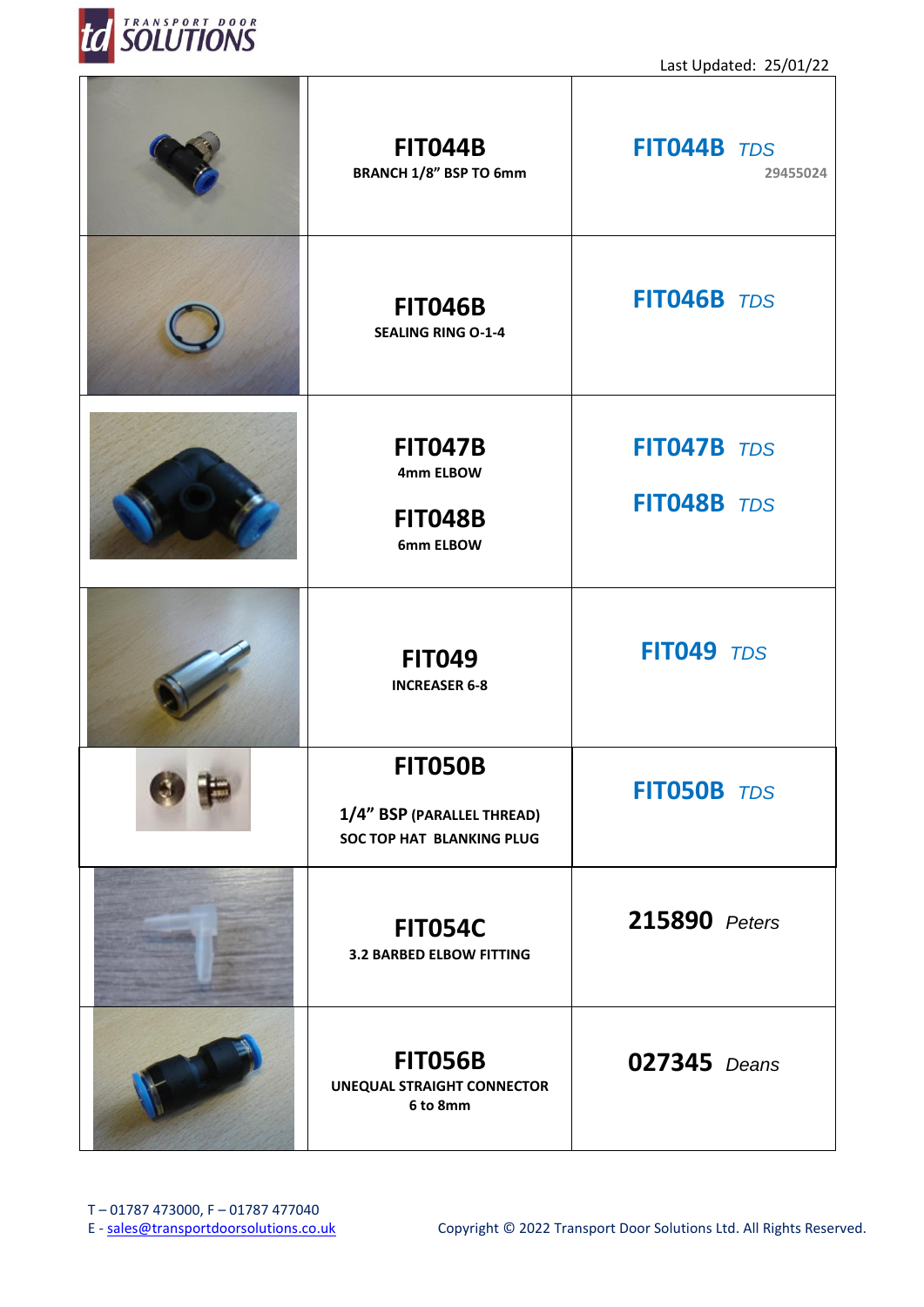

| <b>FIT058C</b><br>6mm ELBOW COMPACT x<br><b>6mm MALE STEM</b>                                                            | <b>027176</b> Deans              |
|--------------------------------------------------------------------------------------------------------------------------|----------------------------------|
| <b>FIT063B</b><br><b>REDUCER 8mm MALE</b><br>to 4mm PUSHIN                                                               | 203753 Peters                    |
| <b>FIT065B</b><br>6mm CONNECTOR with 3x4mm                                                                               | FIT065B TDS<br>N181 Ventura      |
| <b>FIT067B</b><br><b>4mm Y CONNECTOR</b><br>x 1/8 BSP MALE<br><b>FIT068B</b><br><b>6mm Y CONNECTOR</b><br>x 1/8 BSP MALE | 170143 Overton<br>170140 Overton |
| <b>FIT070C</b><br>6mm EQUAL x 1/4 BSP MALE                                                                               | FIT070C TDS                      |
| <b>FIT074B</b><br><b>6mm EQUAL Y CONNECTOR</b>                                                                           | FIT074B TDS<br>G714 Ventura      |
| <b>FIT077B</b><br>IN LINE FLOW CONTROL 8MM                                                                               | <b>FIT077 TDS</b><br>6690800N98  |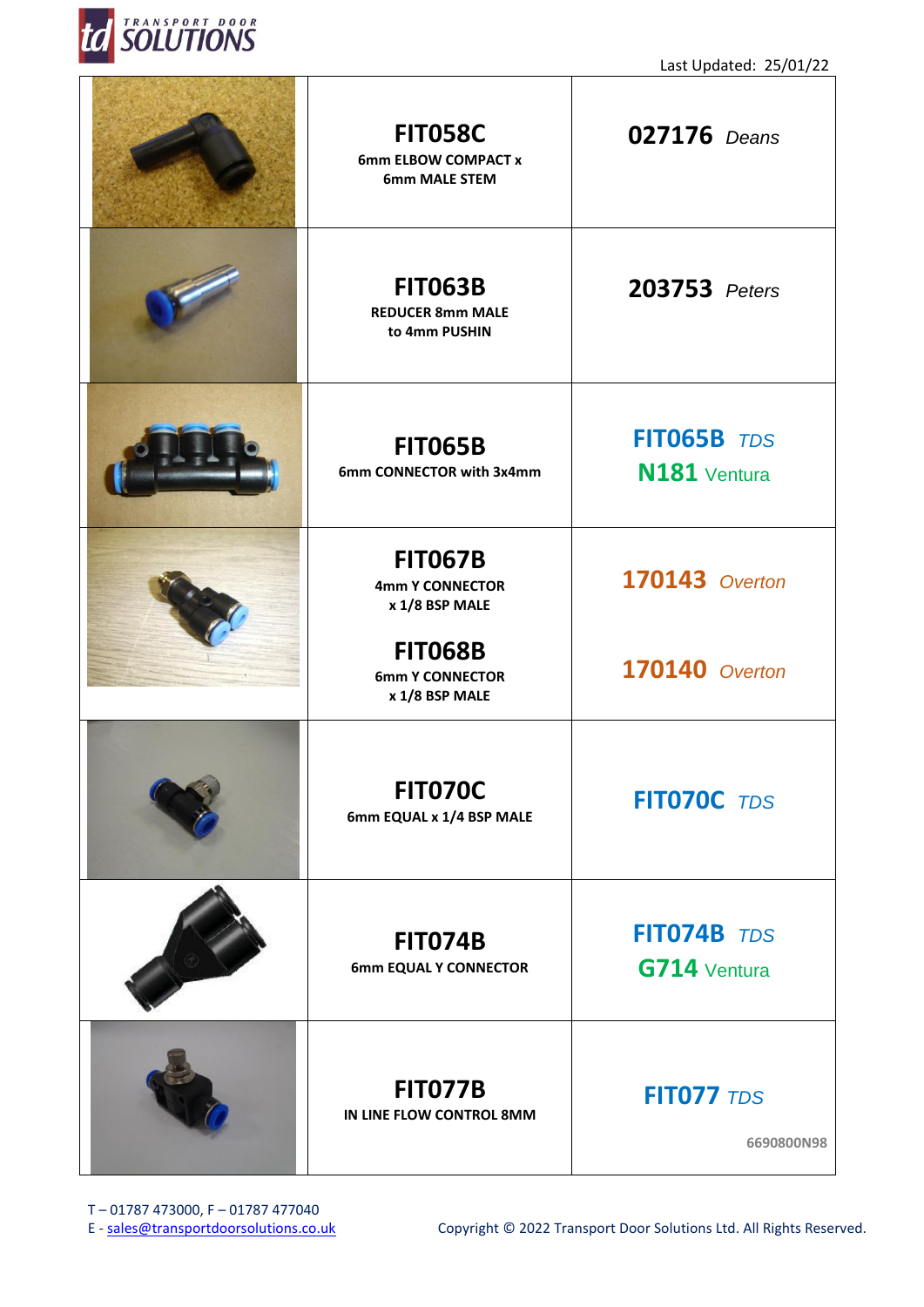

| <b>FIT079B</b><br>4mm STUD x M5                                          | FIT079B TDS                                           |  |
|--------------------------------------------------------------------------|-------------------------------------------------------|--|
| <b>FIT092</b><br>1/8BSP SEALIN O-RING                                    | <b>FIT092 TDS</b>                                     |  |
| <b>FIT093B</b><br>1/8" BSP (TAPPERED THREAD)<br><b>SOC BLANKING PLUG</b> | FIT093B TDS                                           |  |
| <b>PNE035C</b><br><b>SILENCER LOW PROFILE</b><br>1/8 BSP BRASS           | <b>PNE035C</b> TDS<br>A367 Ventura<br>P533 Ventura    |  |
| <b>PNE037U</b><br><b>SILENCER LOW PROFILE</b><br>1/4 BSP BRASS           | <b>PNE037U TDS</b>                                    |  |
| <b>B362</b><br>SEAL 1/4                                                  | <b>B362</b> Ventura<br><b>DEV-00291</b><br>6690828D31 |  |
| C <sub>251</sub><br><b>PLUG M12x1.5</b>                                  | C251 Ventura<br><b>DED-00234</b>                      |  |
| E474<br>T CONNECTOR Ø6mm MALE<br>TO Ø6mm FEMALE                          | E474 Ventura<br><b>DED-00360</b><br>6690808D31        |  |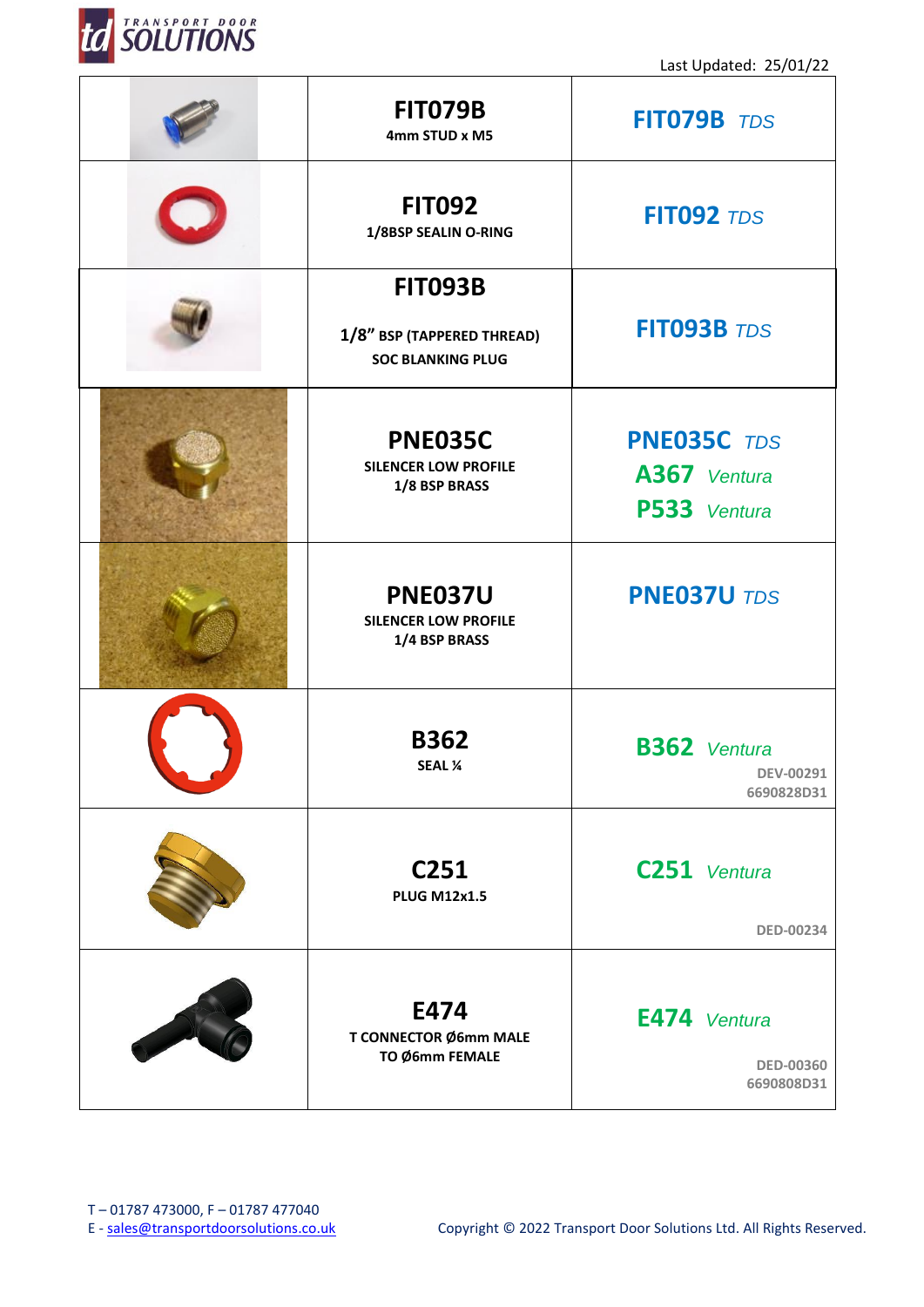

 $\overline{\phantom{a}}$ 

Last Updated: 25/01/22

| E974<br>FLOW REGULATOR Ø6mm MALE<br>TO Ø6mm FEMALE                 | E974 Ventura<br><b>SCANIA OMNICITY DD IG3</b><br>6690819S01<br>9090224 |
|--------------------------------------------------------------------|------------------------------------------------------------------------|
| G677<br><b>TUBE ENLARGER</b><br><b>6MM STEM &gt; 8MM PUSHIN</b>    | G677 Ventura<br>FIT082B TDS<br>DEV-00415<br>6690805F75                 |
| H889<br>8mm x 1/4 BSP<br><b>Non-Return Valve</b>                   | H889 Ventura<br><b>ADL</b><br>6690819L00                               |
| H908<br>4mm T-CONNECTOR STEM 4mm                                   | H908 Ventura<br><b>DEV-00036</b><br>6690800N39                         |
| 1030<br><b>REDUCER FITTING M16x1.8 ASS</b>                         | <b>1030</b> Ventura<br>6600001D158<br>6690040G01                       |
| <b>I197</b><br>NIPPLE M12x1,5 / M16x1,5<br>(WABCO VALVES)          | 1197 Ventura<br><b>DEA-00269</b><br>6690826D31                         |
| <b>N180</b><br>6mm DOUBLE ELBOW x 1/8 BSP STEEL<br>(IG P542 VALVE) | N180 Ventura<br><b>DEV-00358</b><br>6690802D177                        |